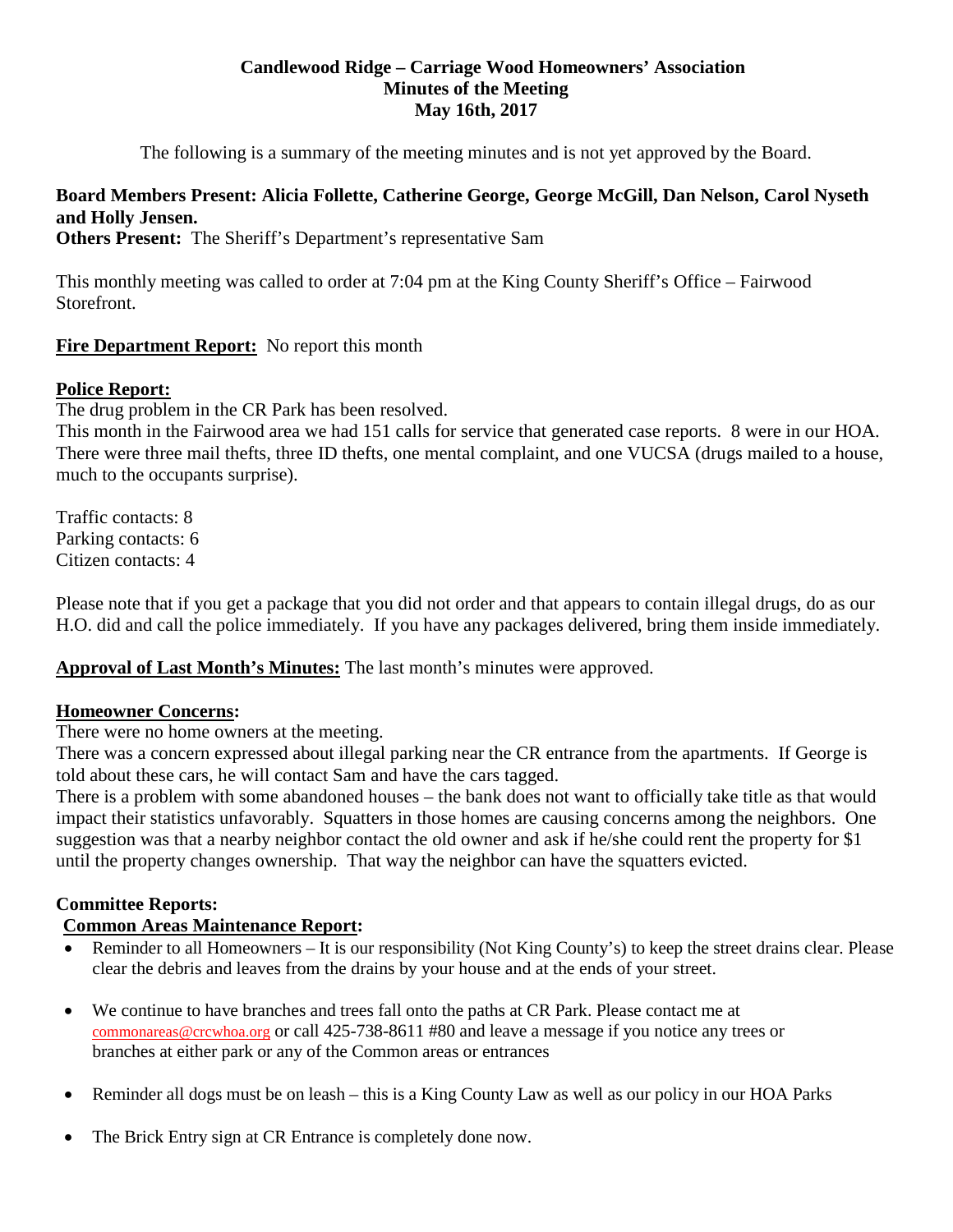- PLEASE keep your street drains clear. The County does not do this, it is up to each Homeowner to keep the street drains by their house clear. This means any street drain in front or on the side of your lot.
- We have ordered the new fence at CR Entrance to be stained it will cost \$3038.
- King County Sheriff Patrols and requests are now coordinated by the CAM Chair and monthly reports will be submitted before each monthly meeting. Please contact the Board with any areas of concern and we will do our best to accommodate.
- Please keep a watch for suspicious Activity and call 911
- **Reminder:** Our parks are private parks which exist for the use and enjoyment of HOA residents, their families and guests. They are not public parks. Our park usage rules apply to everyone. Following are some of the rules that have been established to maximize safety, and minimize liability and maintenance cost:
- A. Park Hours: 9:00 am to dusk.
- B. No Smoking, alcohol, drugs, loud music, golfing, motorized vehicles or **Fireworks** are allowed.
- C. Animals must be leashed and owners are responsible for cleaning up after their animals.

## **ACC Report:**

We are now accepting ACR requests via e-mail when the form does not need paint chips. (All paint chips must be mailed or hand delivered.) It has been noted that paint requests have been received lately without paint chips as well as requests without ACR forms. All requests must be accompanied by ACR forms which must be signed, include a valid address and phone number and, if for paint, must include paint chips and note which paint is for what part of the house (body, trim, deck, gutters, door, …).

Tentative approval has been given to 3 shingles styles by Malarkey. We will revisit after two years when we hope to see durability concerns resolved.

Tentative approval has been given to a vinyl fence request. We will make a final decision after receiving more information on the materials.

There was a concern expressed about the placement of satellite dishes. We will work on a policy about placement that limits the view of them from the street.

ACC requests for this month were:

- 2 roof replacements
- 2 mail box replacements
- 1 satellite dish installation
- 1 landscaping project
- 2 fences
- 1 skylight replacement
- 2 gutter replacements
- 1 tree removal
- 1 deck replacement
- 1 house paint

## **Complaints Negotiations Report:**

There was one new complaint. One Board member brought up the fact that a chain link gate has been added to a property without approval. Alicia will investigate as well as looking at a property that has had a boat parked in violation of the rules for weeks.

## **Treasurer's Report:**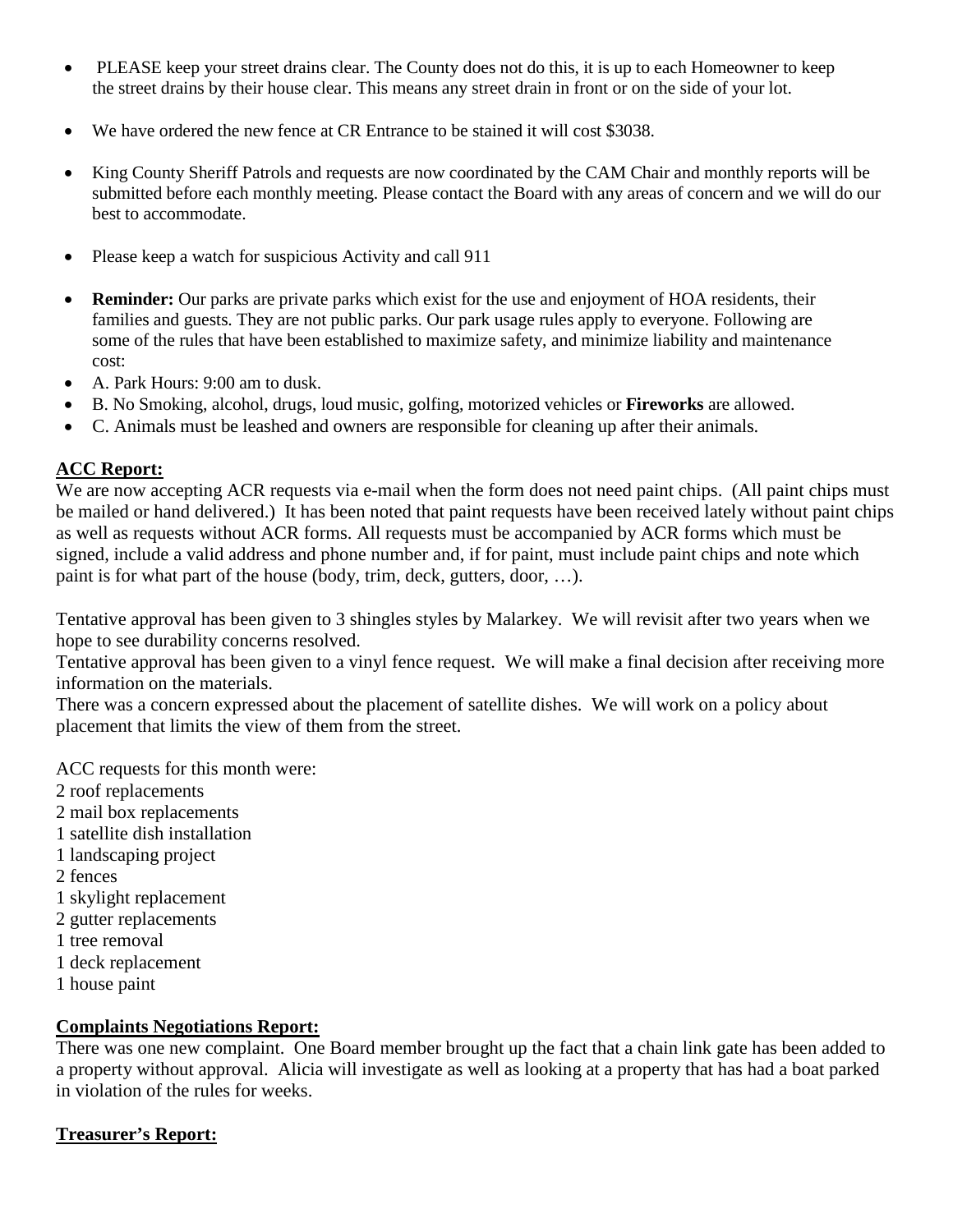All is going well. The HOA closed our HOA bank account at Bank of America and is using the new BECU one. We are now looking into buying some long term CDs to help our capital accounts. It was moved, seconded and approved that the HOA have the new fence stained to match the existing new fence.

## **Legal and Insurance Report:**

No report this month.

## **Community Events Committee**

The Garage Sale will be July 7, 8 and  $9<sup>th</sup>$ . UpTech will be on site on the  $9<sup>th</sup>$ . The Summer Event will tentatively be August  $19<sup>th</sup>$ . Holly needs more signs for the events.

Please note that, if a home owner wants to reserve a park, he or she should contact the CAM chair at [commonareas@crcwhoa.org](mailto:commonareas@crcwhoa.org) or call 425-738-8611 #80 and leave a message.

## **Cul-de-Sac Committee**

No report this month.

**Web Site:** No report this month.

## **Capital Improvement Committee:**

The CW Park Improvement Committee now has quotes for the work that they want to do and will be meeting this week to decide on the vender and determine where to put the new toys.

The CR Entrance Improvement Committee did not report this month.

## **Nominating Committee**

No report this month.

## **Old Business:**

The first Spring walk thru is complete and all documents have been given to the bookkeeper. The first postcards will be sent out by May 17<sup>th</sup>. The H.O.s receiving a notice of issues will be expected to respond by June  $14^{th}$ . The  $2^{nd}$  walk thru will be mid July.

George and the bookkeeper are working on the issue of undocumented rental houses.

## **New Business:**

There was a discussion of two additional abandoned houses that need maintenance. George will work on getting authority to have Canber start maintaining them. The costs will be added to the amount the homeowner owes the HOA.

The new rental handouts should include a general map of the HOA, showing the parks.

If you would like to give us your email address in order to be added to our email announcements please send your info to **bookkeeper@crcwhoa.org**. No one will see your email and we will not give it to anyone.

Roles for the 2017 HOA Board Members

| George McGill    | President / Common Areas Chair / Cul-de-sac Chair |
|------------------|---------------------------------------------------|
| Dan Nelson       | Vice President / Treasurer                        |
| Catherine George | Reporting Secretary / ACC Chair / Web Master      |
| Alicia Follette  | Complaints                                        |